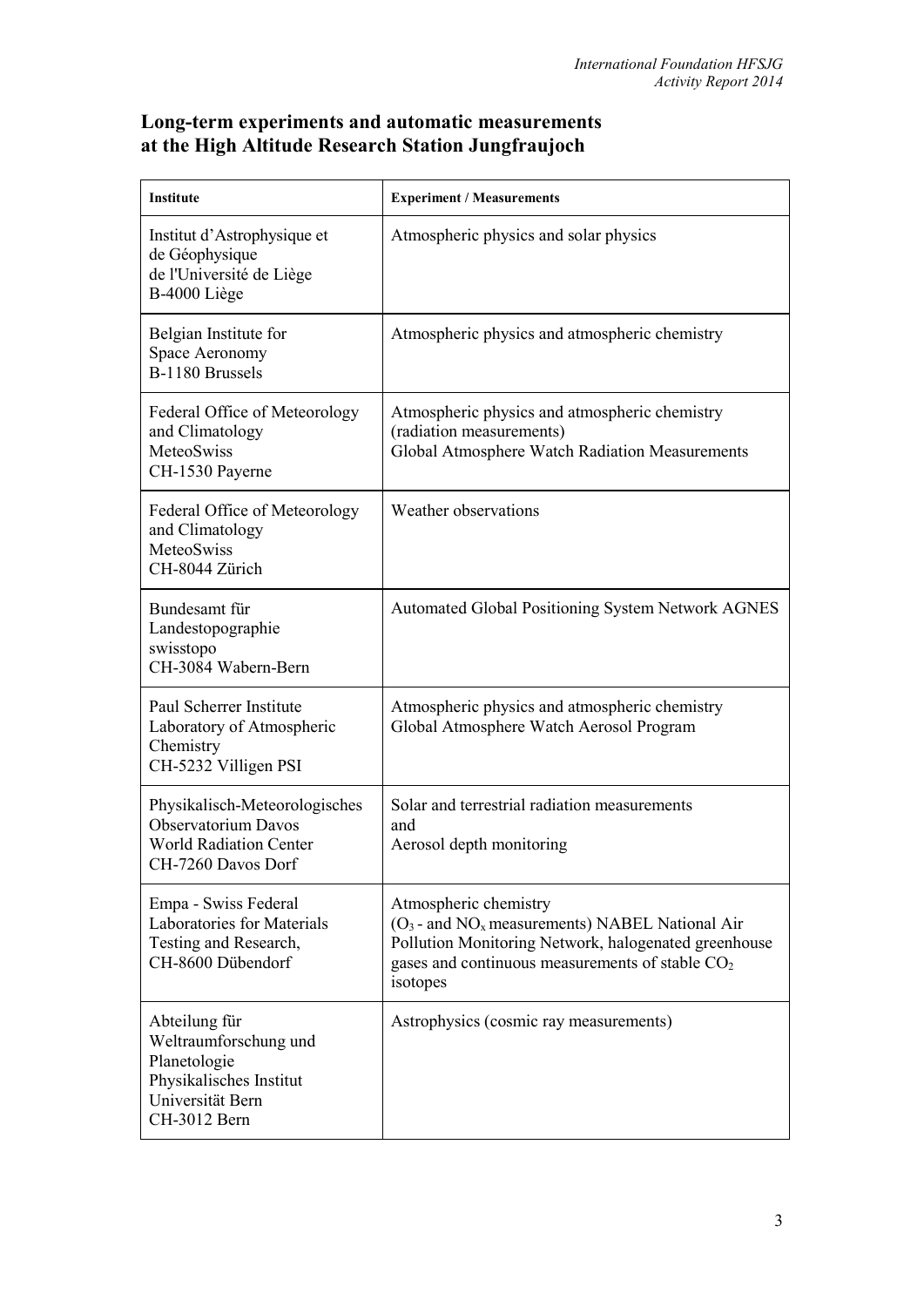| <b>Institute</b>                                                                                                                               | <b>Experiment / Measurements</b>                                  |
|------------------------------------------------------------------------------------------------------------------------------------------------|-------------------------------------------------------------------|
| Department of Physics<br>University of Rome<br>"La Sapienza"<br>I-00185 Rome                                                                   | Measurement of large zenith angle cosmic rays                     |
| Berner Fachhochschule,<br>Technik und Informatik<br>Photovoltaik-Labor<br>CH-3400 Burgdorf                                                     | Photovoltaic power plant                                          |
| Universität Heidelberg<br>Institut für Umweltphysik<br>D-69120 Heidelberg                                                                      | Long term observations of ${}^{14}CO_2$                           |
| Climate and Environmental<br>Physics, Universität Bern<br>CH-3012 Bern<br>Bundesamt für Strahlenschutz<br>D-78098 Freiburg i.B.                | <sup>85</sup> Krypton measurements                                |
| Abteilung für Klima- und<br>Umweltphysik,<br>Physikalisches Institut<br>Universität Bern<br>CH-3012 Bern                                       | High precision carbon dioxide and oxygen<br>measurements          |
| Abteilung für Klima- und<br>Umweltphysik,<br>Physikalisches Institut<br>Universität Bern<br>CH-3012 Bern                                       | Flask comparison of $CO_2$ and $O_2/N_2$ on Jungfraujoch          |
| Isotope Research - Energy and<br><b>Sustainability Research Institute</b><br>Groningen<br>Nijenborgh 4<br>9747 AG Groningen<br>The Netherlands | Flask comparison of $CO_2$ and $O_2/N_2$ on Jungfraujoch          |
| Max Planck Institut für<br>Biogeochemie<br>Hans Knöll Str. 10<br>07745 Jena<br>Germany                                                         | Flask comparison of $CO_2$ and $O_2/N_2$ on Jungfraujoch          |
| Eawag<br>Überlandstrasse 133<br>CH-8600 Dübendorf                                                                                              | $\mathrm{^{7}Be}$ and $\mathrm{^{10}Be}$ in monthly precipitation |